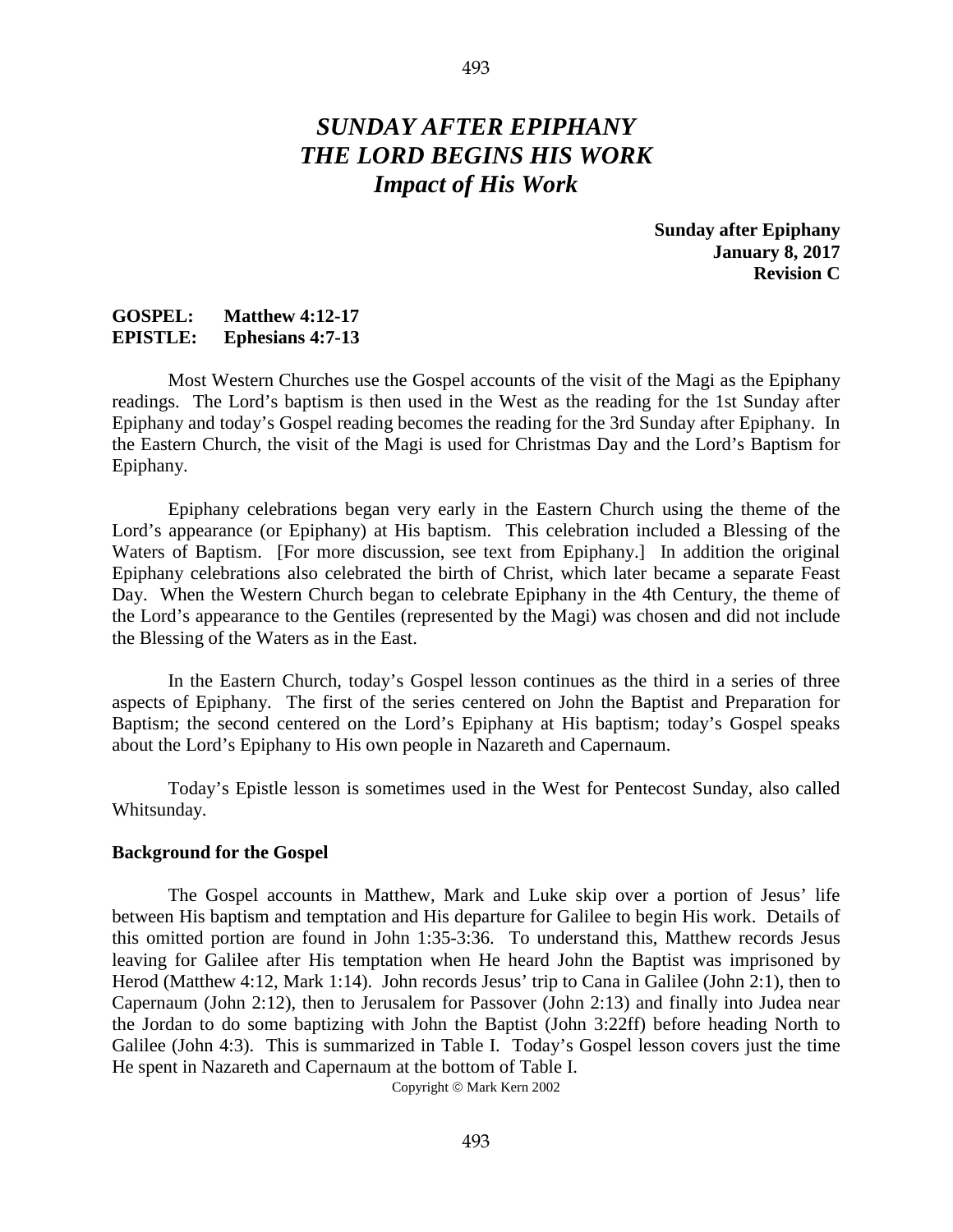| <b>EVENT</b>                   | <b>LOCATION</b>    | <b>REFERENCE</b> |
|--------------------------------|--------------------|------------------|
| Jesus' Baptism                 | Jordan River       | Matthew 3:12-17  |
|                                |                    | Mark 1:9-11      |
|                                |                    | Luke 3:21-22     |
|                                |                    | John 1:29-34     |
| Tempted by Satan               | Judean Wilderness  | Matthew $4:1-11$ |
|                                |                    | Mark 1:12-13     |
|                                |                    | Luke 4:1-13      |
| Jesus calls some Disciples     | Near Jordan River  | John 1:35-51     |
| <b>Wedding Feast at Cana</b>   | Cana, Galilee      | John 2:1-11      |
| A few days in Capernaum        | Capernaum, Galilee | John $2:12$      |
| <b>Passover Feast</b>          | Jerusalem          | John 2:13        |
| Threw out money changers       | Jerusalem          | John 2:14-25     |
| Met Nicodemus                  | Jerusalem          | John 3:1-21      |
| <b>Baptized with Disciples</b> | Judea              | John 3:22-36     |
| Left for Galilee on hearing    |                    | Matthew 4:12     |
| about John's imprisonment      |                    | Mark 1:14        |
|                                |                    | Luke 4:14        |
| Met Samaritan woman            | Sychar             | John 4:1-42      |
| Arrival in Galilee             | Cana, Galilee      | John 4:43-54     |
|                                |                    | Luke 4:14-15     |
| Went to Nazareth               | Nazareth, Galilee  | Matthew 4:12-13  |
|                                |                    | <b>Mark 1:14</b> |
|                                |                    | Luke 4:16-30     |
| Went to Capernaum              | Capernaum          | Matthew 4:13-22  |
|                                |                    | Mark 1:16-34     |
|                                |                    | Luke 4:31-41     |

## **TABLE I SEQUENCE OF EVENTS FOLLOWING JESUS' BAPTISM**

494

From "Harmony of the Gospels" Orthodox Study Bible, pp. 838-843.

Prior to arriving in Nazareth, Jesus stopped in at Cana (John 4:46) where He had changed the water into wine (John 2:[1](#page-1-0)-11). While He was there a certain "royal<sup>1</sup> official" (perhaps a member of the family of Herod Antipas) came to Him from Capernaum requesting that Jesus come heal his son. Jesus sent him on his way back to Capernaum with word that his son was well (John 4:50); the royal official and his whole household believed (John 4:53). This was probably a large household with many servants. The word of this undoubtedly spread very rapidly because Jesus saw the results of it when He then went to Nazareth (Luke 4:31).

Later on, Luke tells us of Joanna, the wife of Chuza, Herod's steward, where she was one of the myrrh-bearing women (along with Mary Magdalene, the Virgin Mary, Mary and Martha of Bethany, Mary the wife of Cleopas, Susanna and Salome) and who, with the others, provided for and financed the Lord's public ministry out of her possessions (Luke 8:3). Whether Chuza

<span id="page-1-0"></span> <sup>1</sup> The Greek word translated "royal official" is *basilikos* which is derived from the Greek word for king: *basileus.*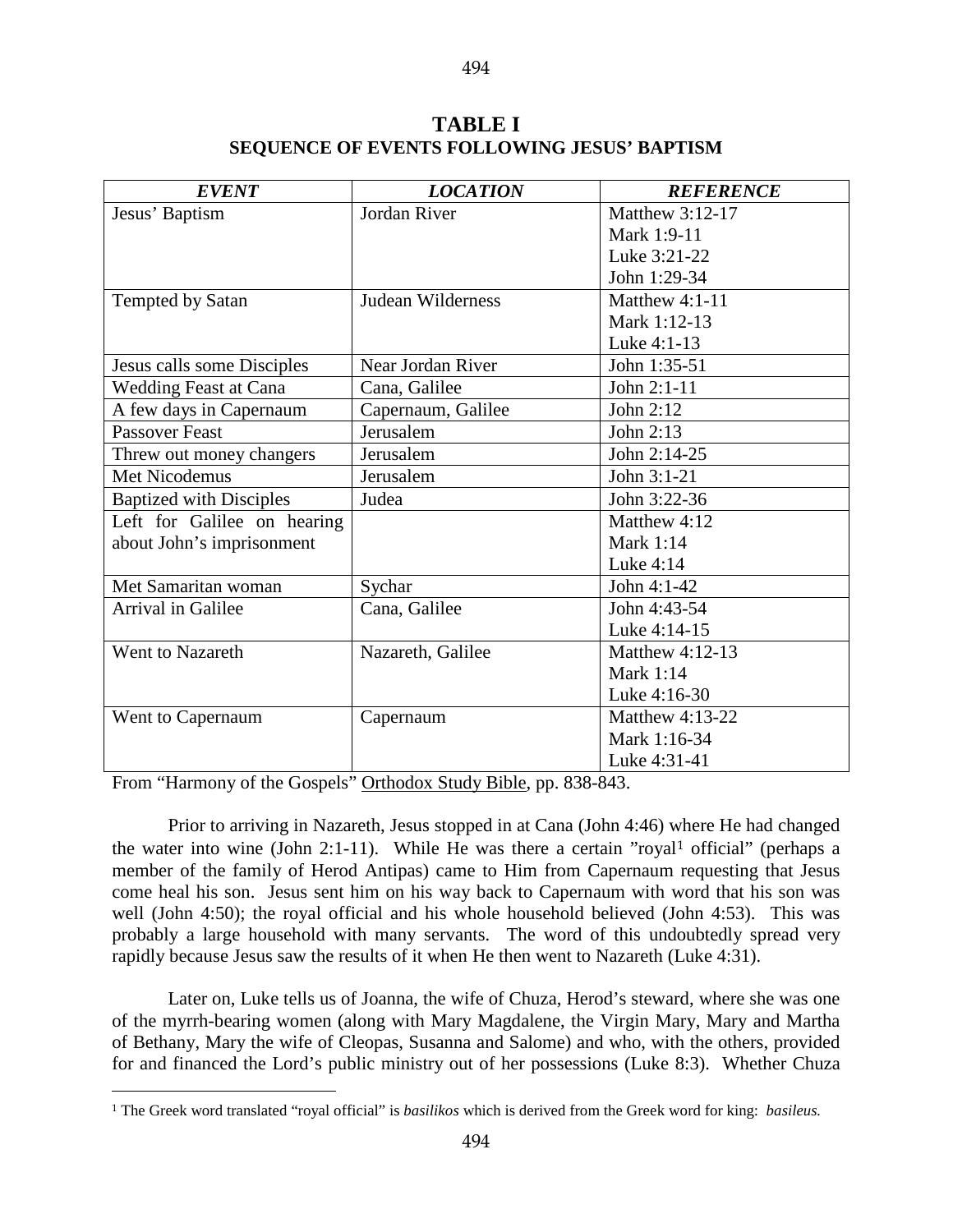was the "royal official" of Capernaum (John 4:46) who believed along with his whole household (John 4:53), or whether he was one of the servants in the household, we don't know.

## **Gospel: Matthew 4:12-17, Mark 1:14-15, Luke 4:14-30**

The Gospel lesson begins with Jesus leaving Judah to go to Galilee when He heard that John the Baptist had been put in prison. John had been bound and imprisoned by Herod Antipas because John had criticized Herod for the incest of marrying his brother Philip's wife (Matthew 14:3-4). Herod wanted to put John to death but feared the multitude because they counted John as a prophet (Matthew 14:5). John languished in prison for over a year before Herodias, Herod's wife, persuaded him to bring her John's head on a platter at Herod's birthday party (Matthew 14:6-11). Jesus, as God, knew what was going on here and quietly withdrew to Galilee so as to avoid being caught up in politics. He knew His time had not yet come.

John Chrysostom comments on this as follows: "Why does He depart? Again instructing us not to go to meet temptation but to give place and withdraw ourselves...He retires to Capernaum; at once fulfilling the prophesy regarding Naphtali and Zebulun seeing a great light (Isaiah 9:1-2)...By plotting against His forerunner (i.e. John) and casting him into prison, they thrust out Christ into Galilee of the Gentiles" (Homily XIV on Matthew 4).

Figures 1 and 2, on pages 500 and 501, are maps of Galilee that show the boundaries of Naphtali and Zebulun in 1200 BC versus Galilee in 30 AD. As one can see, the Galilean cities of Cana, Nazareth and Capernaum are within the regions given to Naphtali and Zebulun after the conquest. However they were part of the Northern Kingdom that was led into captivity by Assyria in the 8th Century BC. Galilee of the 1st Century had a mixed Jewish-Gentile population and Galileans were considered second-class citizens by the Jews of Judea (Edersheim, Sketches of Jewish Social Life ,pp. 23-26, 30-33).

For example, the Pharisees ridiculed Nicodemus when he spoke in Jesus' defense: "Are you also from Galilee? Search and look for no prophet has arisen out of Galilee" (John 7:52). While the Pharisees were wrong that no prophet had come from Galilee, few prophets did. Jonah the son of Amittai was born in Gath-hepher, near Nazareth (2 Kings 14:25) and Nahum was also from Galilee according to Jerome (Unger, Bible Dictionary, p. 774).

The Gospel text, quoting Isaiah 9:1-2, refers to the Galileans as sitting in darkness (v.15) and sitting in the region and shadow of death (v.16). Could this be merely because few prophets had arisen from Galilee or is there something more sinister involved? To see what this darkness is, let us look at the reaction of three Galilean cities to the words and teaching of Christ.

On His return from Judea, Jesus went first to Cana, then to Nazareth, then to Capernaum (see Table I). His stay in Nazareth is covered in detail by Luke. He arrived in the Power of the Spirit (Luke 4:14), taught in their synagogues and was glorified by all (v.15). He even showed how the Scripture was fulfilled in His doing so (vv.16-21). But they also said, "Is this not Joseph's son?" and wanted Him to perform some miracles (vv.22-23) as He did at Capernaum. The miracles of Capernaum were done at a distance for the benefit of the royal official from Capernaum who sought Jesus out at Cana (John 4:46-54). Matthew comments later that, "He did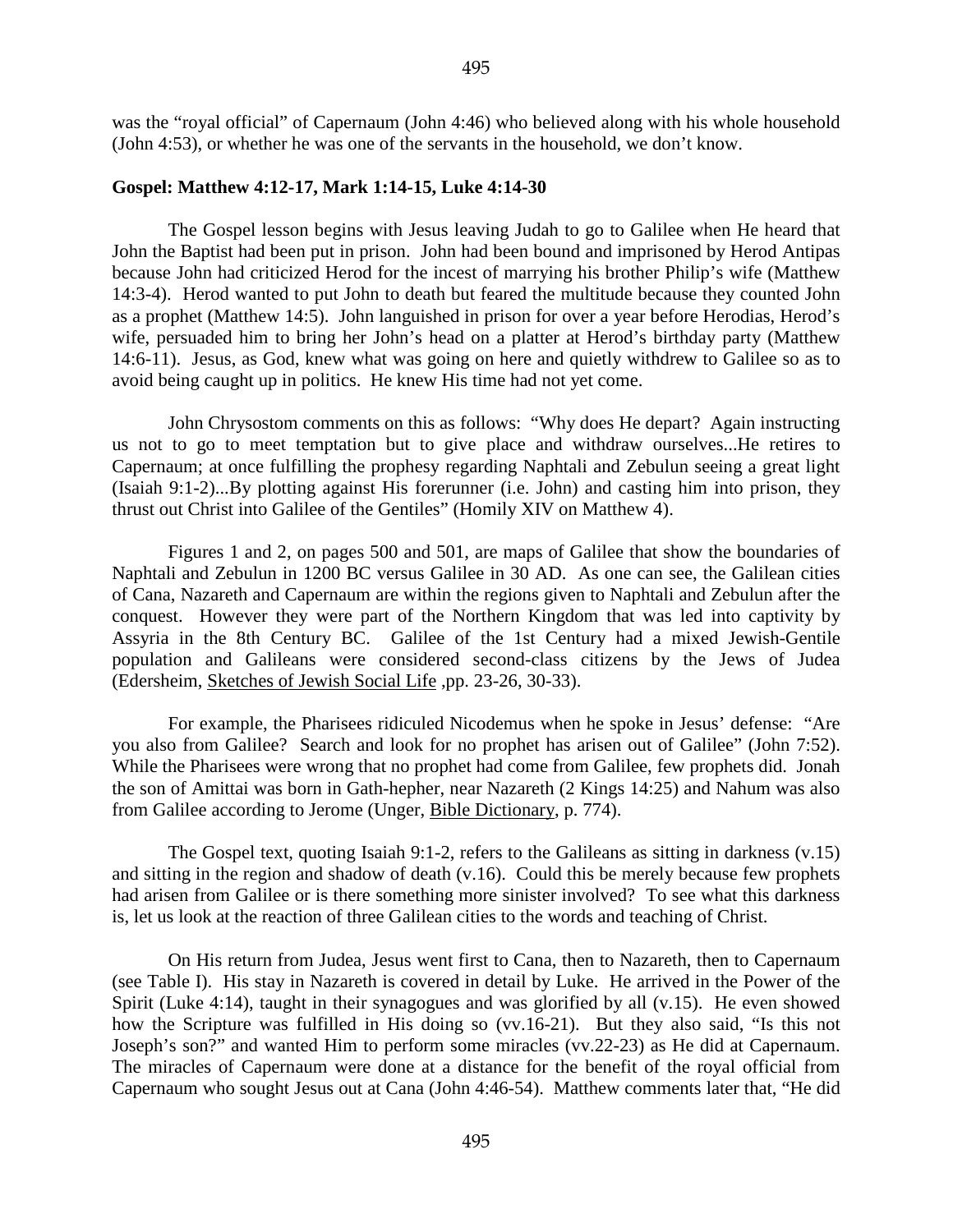not do many mighty works there (in Nazareth) because of their unbelief" (Matthew 13:58). And this unbelief is the darkness and the shadow of death that Isaiah prophesied about. The darkness was so strong that all those in the synagogue ran Jesus out of town and tried to throw Him off a cliff (Luke 4:28-30). This is some very serious darkness!

As a result, Jesus largely abandoned His hometown of Nazareth in favor of Capernaum (Matthew 4:13), where Capernaum was later called "His own city" (Matthew 9:1). And He was able to do many more mighty works in Capernaum (Luke 4:31-41, 5:17-26, 7:1-10) than in Nazareth. While the residents of Capernaum were amazed (Luke 4:36), glorified God and were filled with fear (Luke 5:26), they did not repent as Jesus' basic message called them to do (Matthew 4:17). He later stated that it would be more tolerable on Judgment Day for the people of Sodom than the people of Capernaum because of this. If similar miracles had been done in Sodom, Jesus said, the Sodomites would have repented and their city would have been spared (Matthew 11:23-24; compare Genesis 19:1-29). It sounds like the darkness in Capernaum was almost as bad as Nazareth. Similar for Chorazin and Bethsaida, which are close by to Capernaum.

Not all cities in Galilee were put into the category of Capernaum, Chorazin, Bethsaida and Nazareth by the Lord. Nain (about 6 miles SE of Nazareth), seems to have responded to Him quite well. After raising a widow's only son from the dead, "fear came upon all, and they glorified God, saying, 'A great prophet has risen up among us' and 'God has visited His people' "(Luke 7:11-16).

Thus in Galilee of the Gentiles (Matthew 4:15), the people who sat in darkness saw a great light (v.16). And their reaction to the light varied. Nazareth tried to kill Him (Luke 4:28- 30); Capernaum glorified God (Luke 5:26), but regarded His miracles as a circus attraction (John 4:48); Nain recognized God as visiting His people. There are similar reactions today by people who sit in darkness in cities all over the earth, including our own city. All that we as Christians can do is to be light as He is Light (Ephesians 5:8, 1 Thessalonians 5:5, 1 Peter 2:9, 2 Corinthians 4:6). This will expose darkness (Ephesians 5:13), and may very well generate a reaction from those who are blinded by the god of this age (2 Corinthians 4:4) similar to the reaction the Lord got when He made His Epiphany to His own.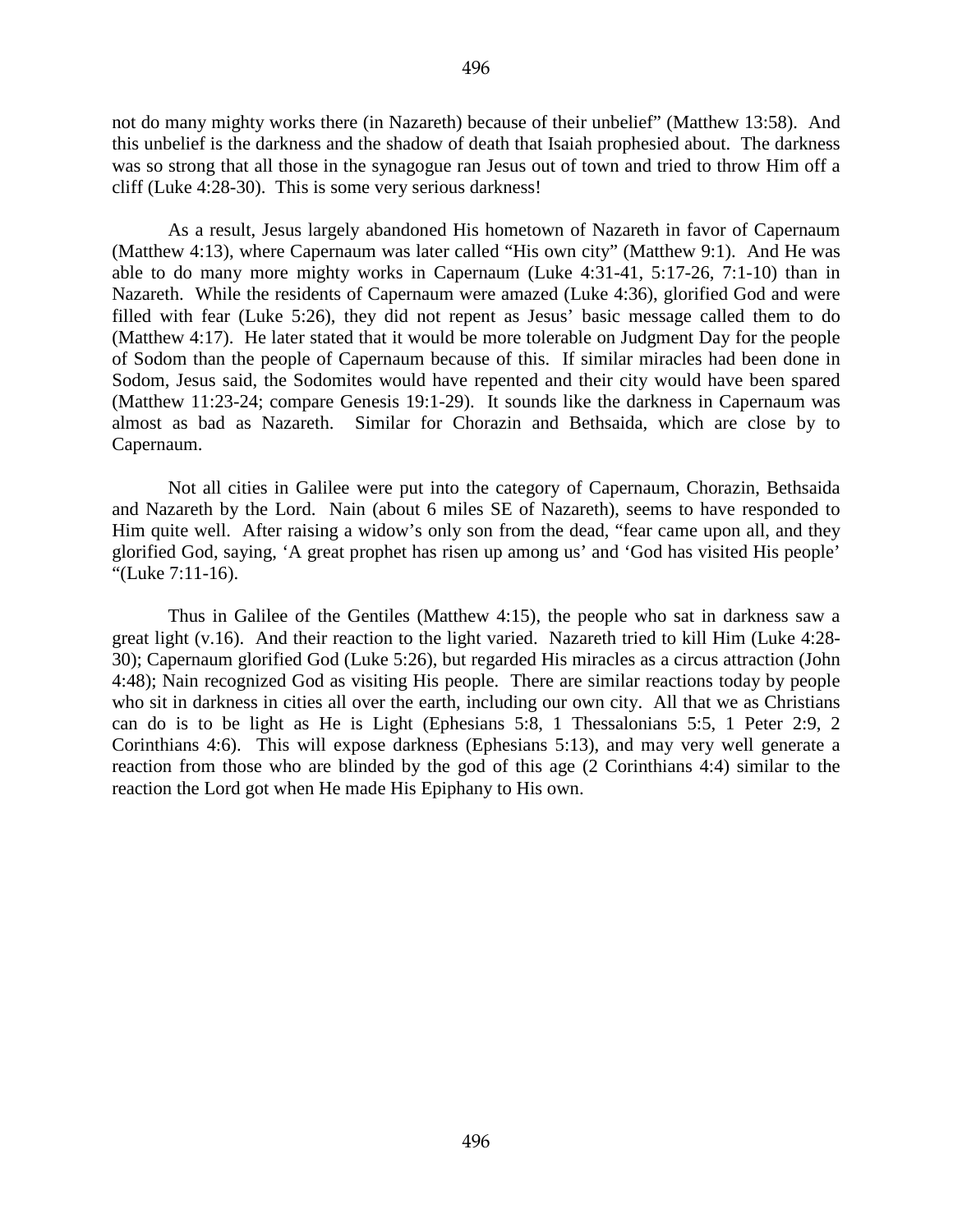## *Impact of Christ's Work*

**January 8, 2017 Revision C**

#### **Epistle: Ephesians 4:7-13**

While the Gospel lesson addresses the beginning of Christ's Epiphany to His own, the Epistle lesson fast-forwards to describe a summary of the impact of His work.

#### **Background to Ephesians**

Paul wrote his Epistle to the Ephesians from house-arrest in Rome in about 62 AD. He had first met with and reasoned with Jews in the synagogue there in about 52 AD on his Second Missionary Journey (Acts 18:19). Although Paul did not stay there long in 52 AD (Acts 18:20), he left Aquila (of the Seventy) and his wife Priscilla there and promised to return (Acts 18:18- 21). About 53 AD, Paul returned on his Third Missionary Journey and spent two years in Ephesus (Acts 19:8-10). At this time, the church took a separate direction distinct from the synagogue. Toward the end of his Third Missionary Journey in 57 AD, Paul had a very emotional farewell meeting (Acts 20:37-38) with the elders of the Church (Acts 20:17), knowing he may never return.

Ephesus had had a number of distinguished visitors over the years. The Apostle John and the Virgin Mary had gone there to escape the bloodbath of Herod (Agrippa) trying to please the Jews -- which resulted in the martyrdom of James the son of Zebedee and the imprisonment of Peter (Acts 12:1-4). That bloodbath began in 44 AD and ended with the death of Herod soon thereafter (Acts 12:2-23). Apollos (of the Seventy) also was in Ephesus in 53 AD and vigorously refuted the Jews showing from the Scriptures that Jesus was the Messiah (Acts 18:24- 28).

After the death of the Virgin Mary in the mid 50's AD, the Apostle John returned to Ephesus and worked with a number of Churches in that area: Ephesus, Smyrna, Pergamos, Thyatira, Sardis, Philadelphia and Laodicea (Revelation 2, 3). John may have been in the area when Paul wrote his Epistle.

Today's Epistle lesson speaks about the measure (or quantity) of Christ's gifts to men and how this was given after He made His Epiphany to the souls and spirits in hades. The context is Christ and the Church and our union with Christ.

#### **Union with Christ**

Paul had just encouraged the Ephesians to walk worthy of their calling (4:1) endeavoring to keep the unity of the Spirit in the bond of peace (4:3). He was referring to Christ and the Church as he did later (5:32) when he used the illustration of a husband and wife (5:22-33). Just as husband and wife become one flesh (5:28-31), so those in the Church are members of Christ's Copyright © Mark Kern 2002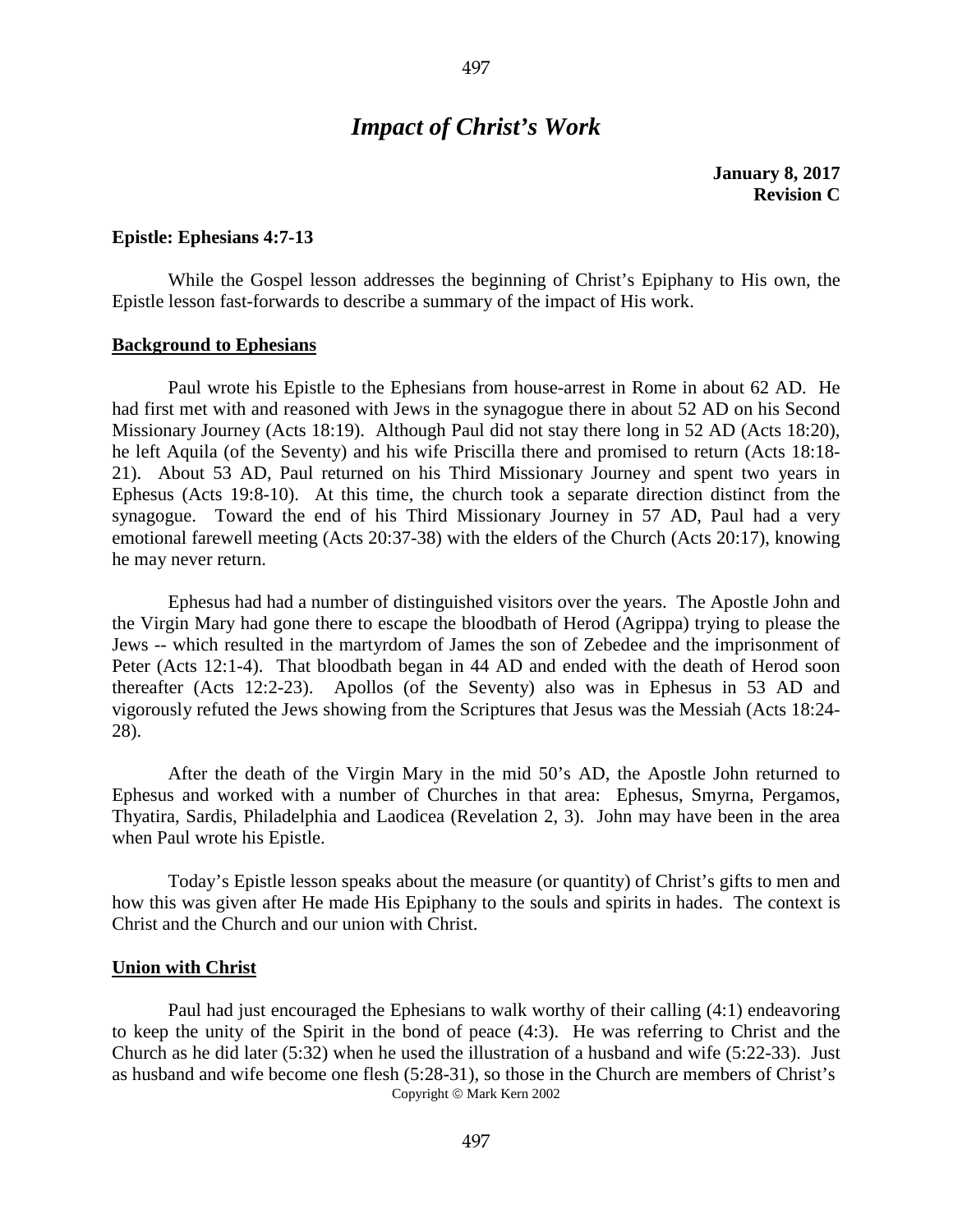body (5:30), where Christ is the head (5:23). The Apostle John, who was probably working in the Ephesus area as Paul wrote this Epistle, taught the same "Union with Christ" using the analogy of a vine and its branches (John 15:1-8). The branches may carry all the fruit, but the vine and the root provide support and nourishment; and the vine is all one plant. In terms of union with Christ, there is one body, one Spirit, one Lord, one Faith, one baptism and one God and Father of all (4:4-6). For more discussion on this, see the 25th Sunday after Pentecost.

#### **Christ's Descent into Hell**

As part of the Apostles' Creed (drafted by the Twelve shortly after Pentecost) is the statement of the Faith that Christ descended into hell after His crucifixion. This is referred to in our Epistle lesson (vv.9-10), where hades (Greek) and sheol (Hebrew) had been understood as the lower parts of the earth. Peter stated that the Gospel had been preached even to the dead (1 Peter 4:6) and that the Lord made proclamation to the spirits that had been in prison since the days of Noah due to disobedience (1 Peter 3:19:20, 2 Peter 2:4).

These spirits may be identified with the "sons of God" (Genesis 6:2) who created the Nephilim who were the "mighty men who were of old, men of renown" (Genesis 6:4). These caused the wickedness of man to be so great on the earth that the Lord felt it necessary to destroy the earth with water (Genesis 6:5-7, 2 Peter 3:6). Goliath of Gath was later referred to as a descendant of the Nephilim (Numbers 13:33, Joshua 11:22, 1 Samuel 17:4). Currently these spirits in prison are restrained (2 Thessalonians 2:7-8); but there will come a time when they will be released again (Revelation 9:1-11).]

In descending into hell, the Lord overthrew death by His death (Colossians 2:15). As God, He cannot die; as man, He died in our place. As God in hades, our Epistle text states that He led captive a host of captives (v.8). The Church has interpreted this to mean that the Old Testament saints (Adam, Eve, etc.) who had been held captive in hades awaiting the Lord's Epiphany were then released and taken to heaven by the Lord. For more discussion on this, see Holy Saturday.

Of the Lord's descent into hell, Chrysostom said, "He descended into the lower parts of the earth (v.9) beyond which there are none other; and He ascended up far above all things (v.10) to that place, beyond which there is none other. This is to show His divine energy and supreme dominion. For indeed even of old had all things been filled (Homily xi on Ephesians 4).

## **The Measure of Christ's Gift**

Christ did not just lead captivity captive following His Epiphany in hades; He also gave gifts to men (v.8). This was part of the mystery the Lord revealed which for ages had been hidden in God (Ephesians 3:9). Something that's easy to overlook is that heaven and earth aren't the same anymore following the ascension. Among other things, Heaven now has a Man seated at the Right Hand of God (Hebrews 10:12); and those on earth in the Body of Christ sit together in the heavenly places in Christ Jesus (Ephesians 2:6). In revealing the mystery of the Body of Christ, the manifold Wisdom of God might be made known through the Church to the rulers and authorities in the heavenly places (Ephesians 3:10). This is a significant impact of His work.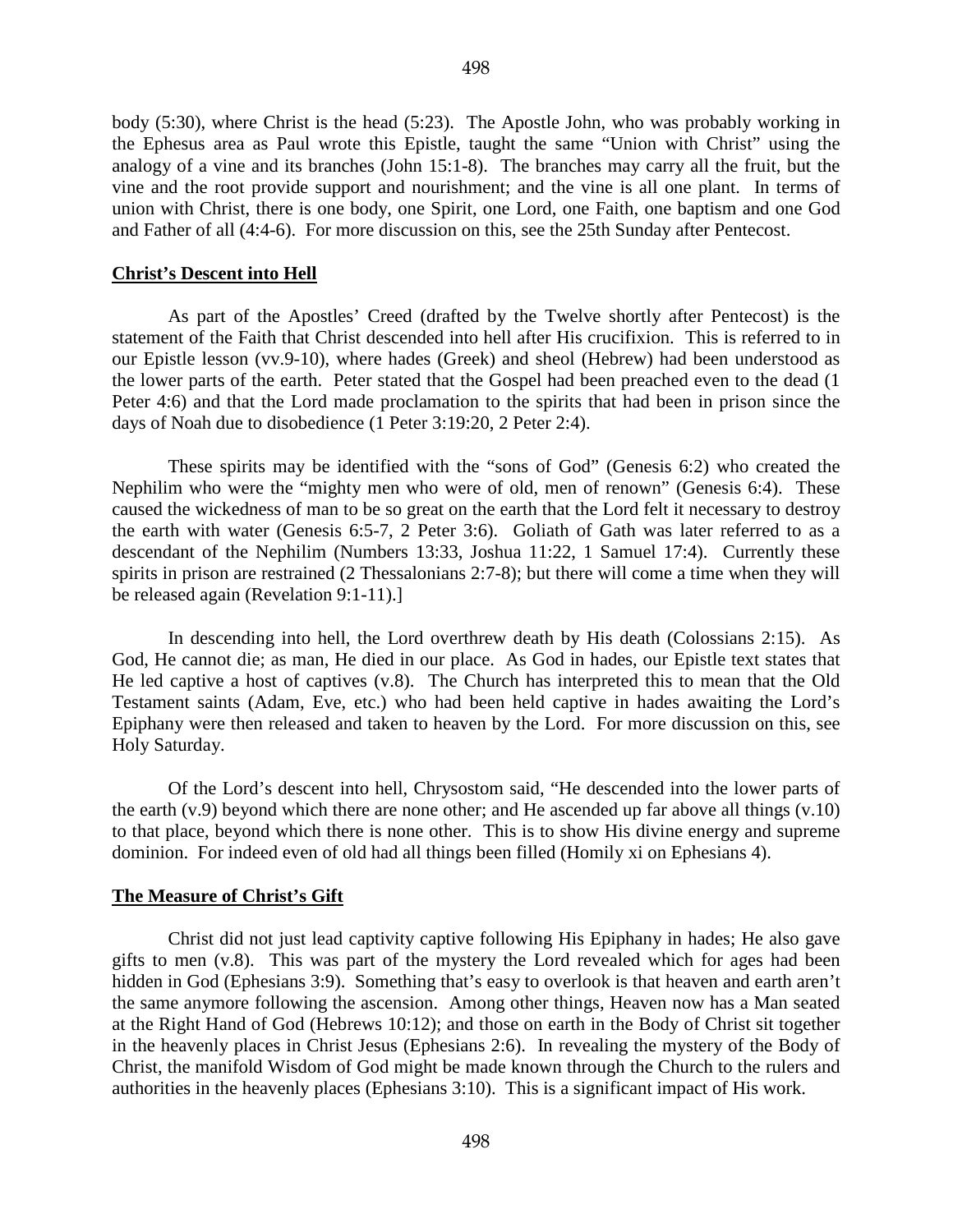In order to establish and promote this union, each one of us was given Grace according to the measure of Christ's gift to us (Ephesians 4:7). These gifts, such as apostles, prophets, evangelists, pastors, teachers, etc., are for the equipping of the saints for the work of (literally) deaconing and for the building up of the Body of Christ (vv.11-12, 16). These gifts have their purposes listed in the following verses:

- That we all come to the Unity of the Faith and knowledge of the Son of God (v.13).
- That we all come to a Perfect Man (v.13). This is the New Man referred to elsewhere (Ephesians 2:15, 4:24).
- That we all come to the measure of the stature of the fullness of Christ  $(v.13)$ .
- That the truth of this might be preserved in spite of deceitful attempts to undo it (v.14).
- That the whole body might grow up in love with every part of the body doing its share, being joined and knit together with every joint supplying (vv.15-16).

This is the aim of the illustrations of the vine and the branches and the husband and wife: to give us a glimpse into some of the mysteries of God being worked out in our midst (Ephesians 1:9-10, 3:1-10).

John Chrysostom commented on this as follows:

...If then this or that man possesses any superiority in any spiritual gift, do not grieve at it, since his labor also is greater. He who had received five talents, had five required of him, whilst he who had received the two, brought only two, and yet received no less reward than the other. And therefore the Apostle here also encourages the hearer on the same ground, showing that gifts are bestowed not for the honor of one above another, but for the work of the Church, 'for the perfecting of the saints for the work of ministering to the building up of the body of Christ'. ....By this He shows that it is not of his own intrinsic merit that one has received more and another less, but that it is for the sake of others, as God Himself has measured it (Homily xi on Ephesians 4).

Thus the impact of the Lord's work was phenomenal. To the rulers of this world, it was totally unexpected. If they had known this would result, they wouldn't have crucified the Lord of Glory (1 Corinthians 2:8). The Old Testament Saints were raised from hades as a result of the Lord's work and have become a great cloud of witnesses (Hebrews 12:2). "Because God had provided something better for us so that apart from us they should not be made perfect" (Hebrews 11:40). The "something better" is the Body of Christ where we are actually joined to the resurrected Christ.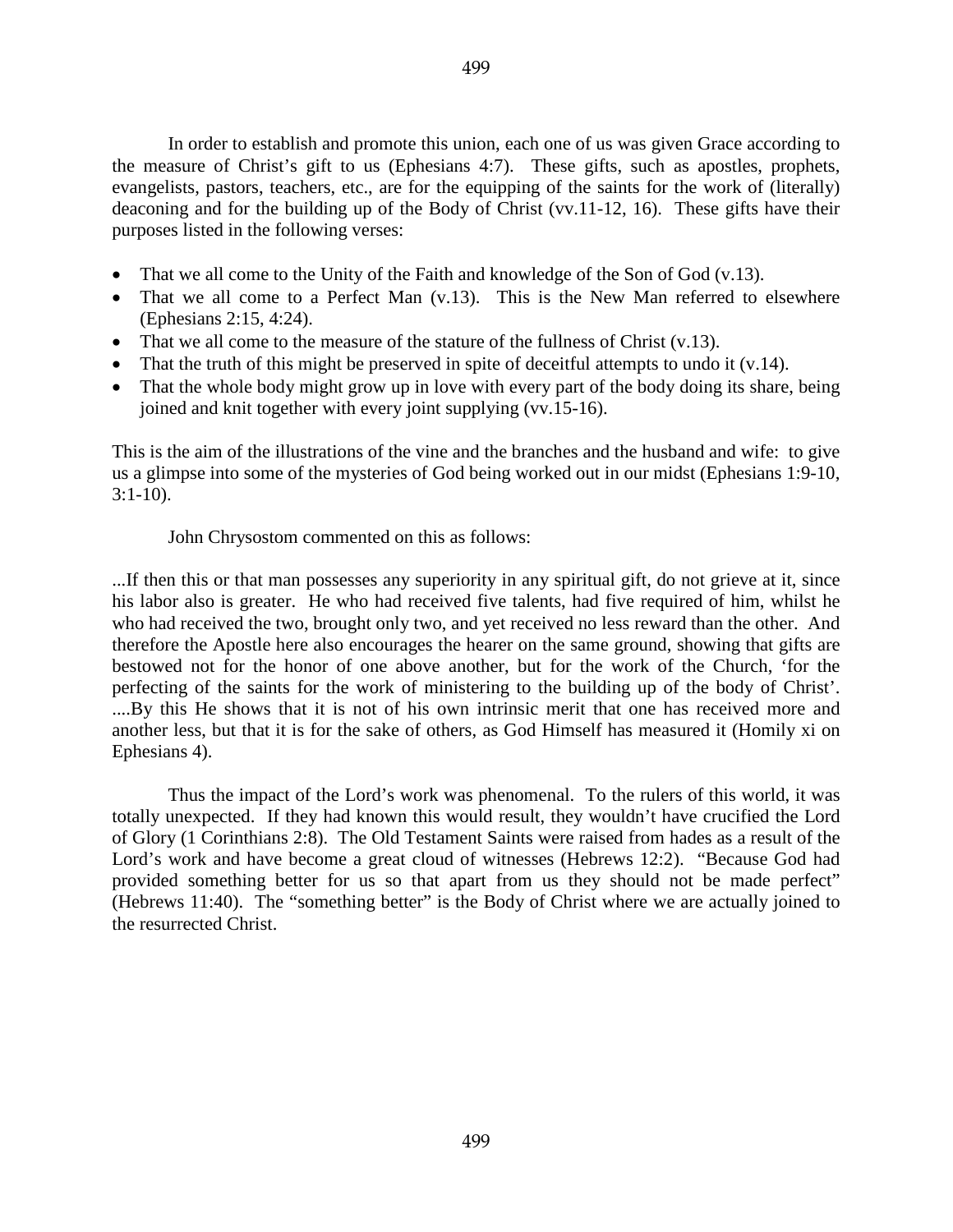

**Figure I Galilee at the Time of Joshua**